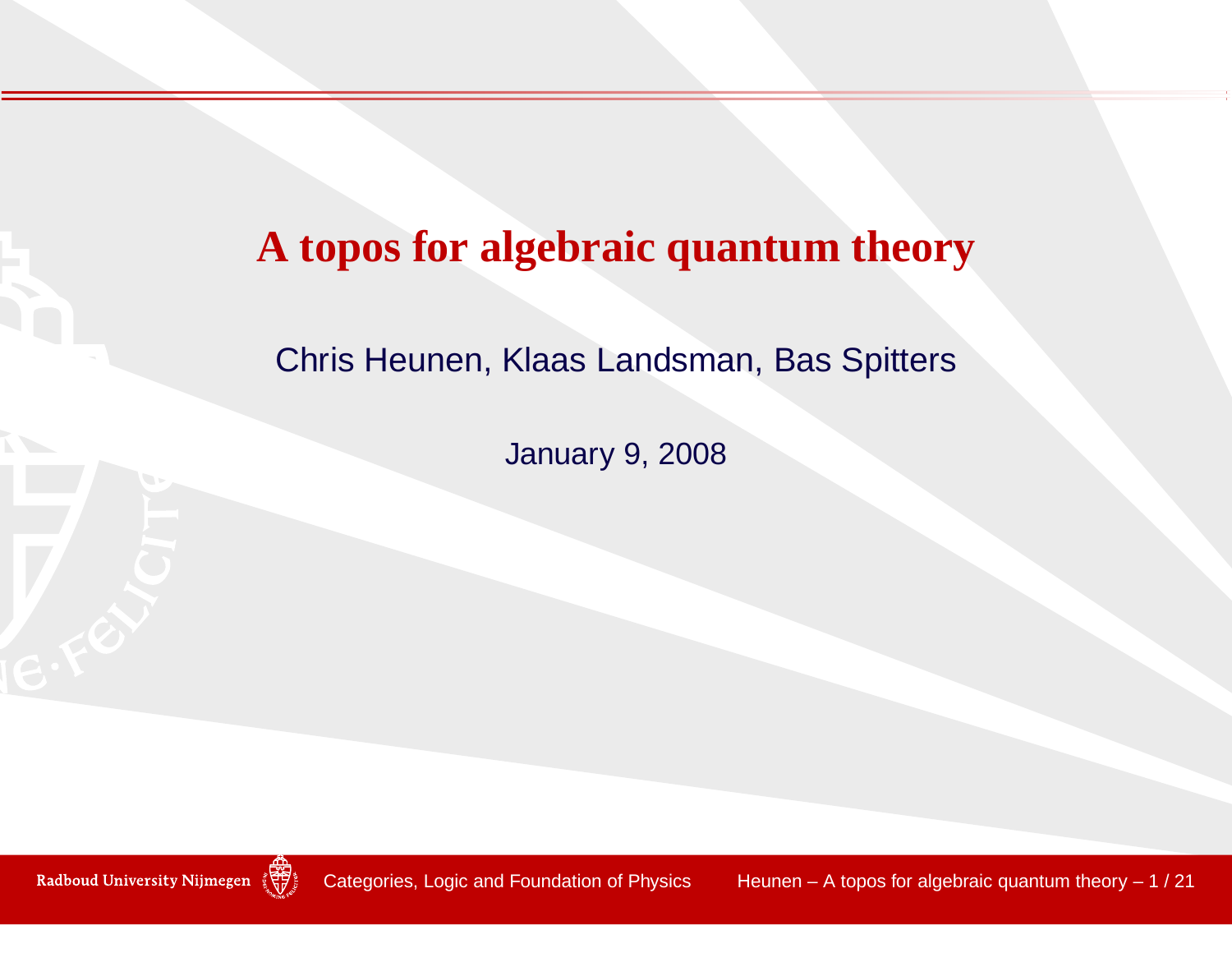Given C\*-algebra  $A$ , make topos  $\mathcal{T}(A).$ 

```
Inside \mathcal{T}(A), define commutative C*-algebra <u>A</u>.
Inside \mathcal{T}(A), consider its spectrum \underline{\Sigma}.
```
Internalize observable  $a$  and state  $\rho$  of  $A,$ to get truth value for " $a\in (p,q)$  in state  $\rho$ ".

Have to take care when reasoning inside  $\mathcal{T}(A)$  ...

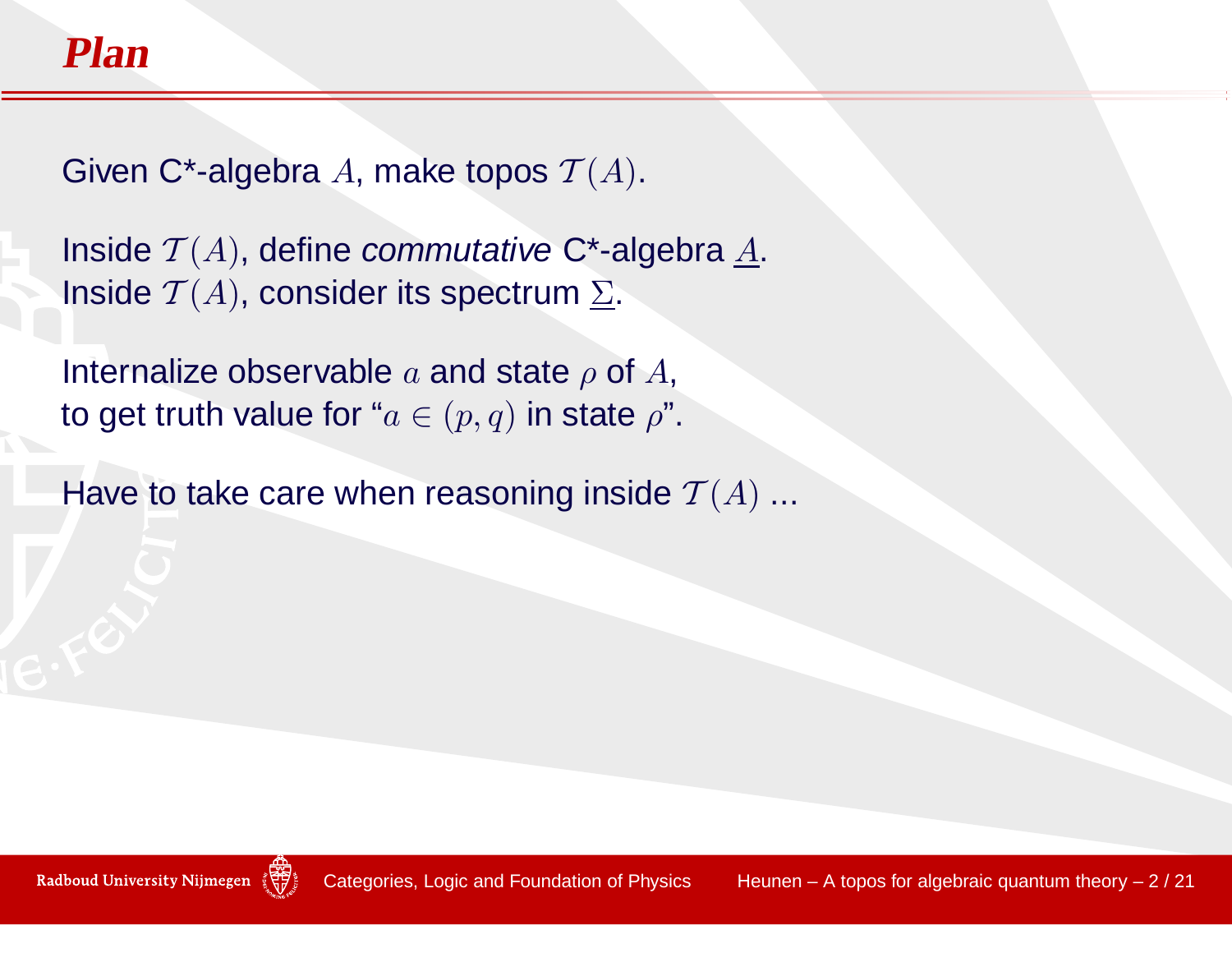### **Categorical logic: monoidal**

Can formulate notions definable by monoidal logic finite conjunctionin any *monoidal category* monoidal structure

e.g. monoid objects (  $I\frac{e}{e}$  $\blacktriangleright M \triangleleft^m M \otimes M$  $\frac{m}{M}\infty M$  ), semiring objects

Such notions are preserved by *monoidal functors* 

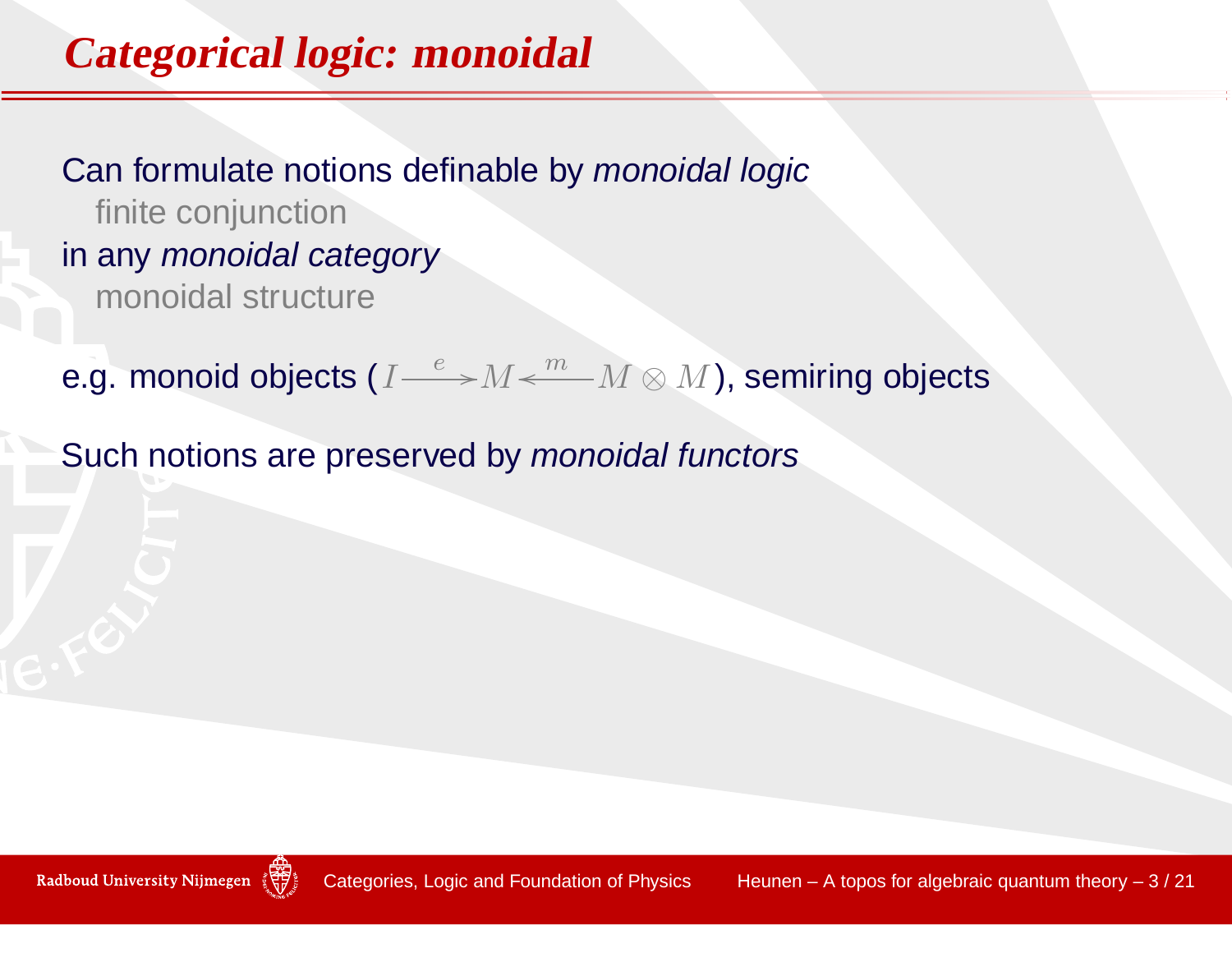## **Categorical logic: cartesian**

Can formulate notions definable by *cartesian logic* 

finite conjunction, andunique existential quantification

#### in any *cartesian category*

finite products, andequalizers

e.g. group objects, ring objects

Such notions are preserved by *cartesian functors* 

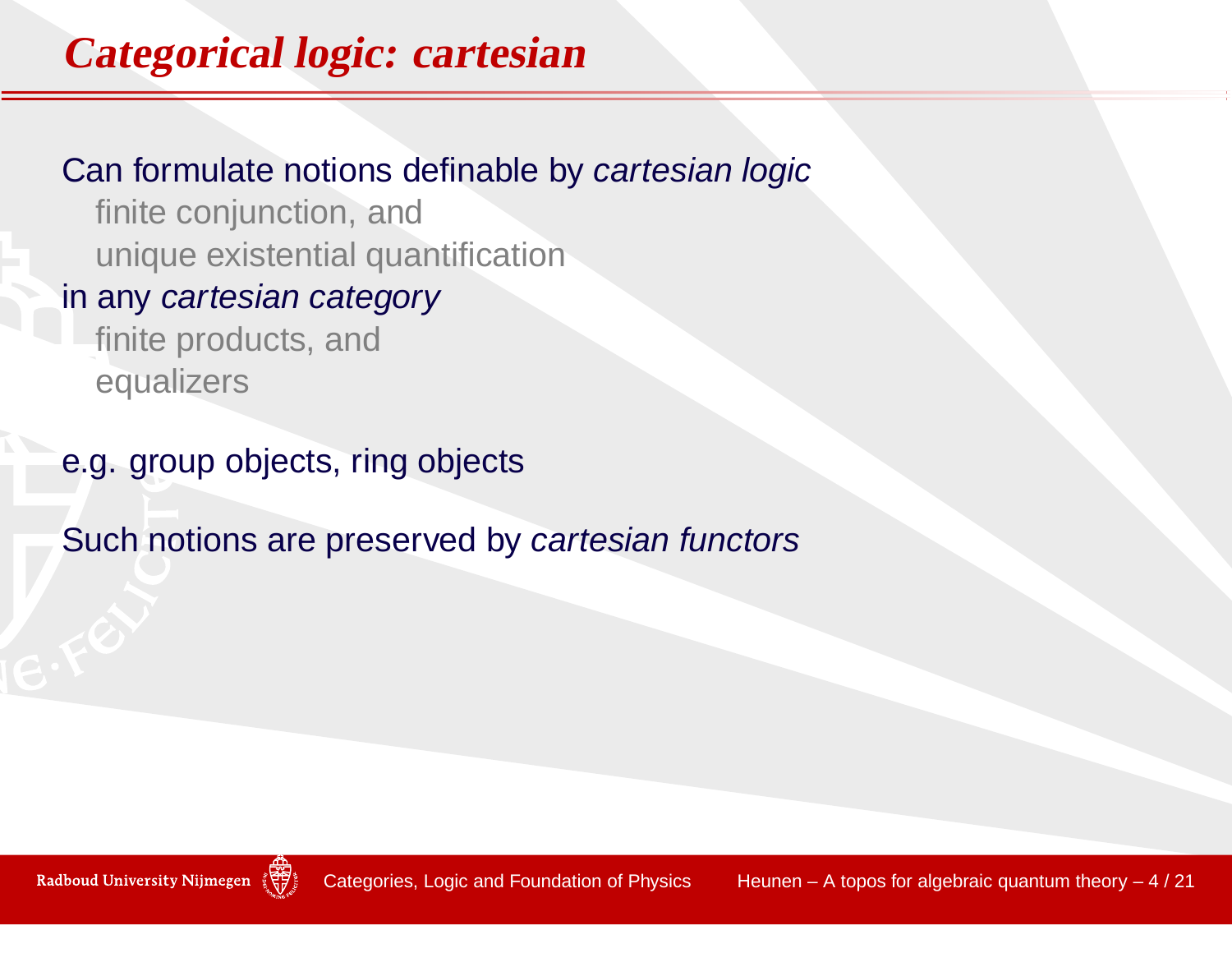## **Categorical logic: regular**

#### Can formulate notions definable by *regular logic*

finite conjunction, andexistential quantification

#### in any *regular category*

finite products, equalizers, andimages

e.g. divisible group objects, division ring objects

Such notions are preserved by *regular functors* 

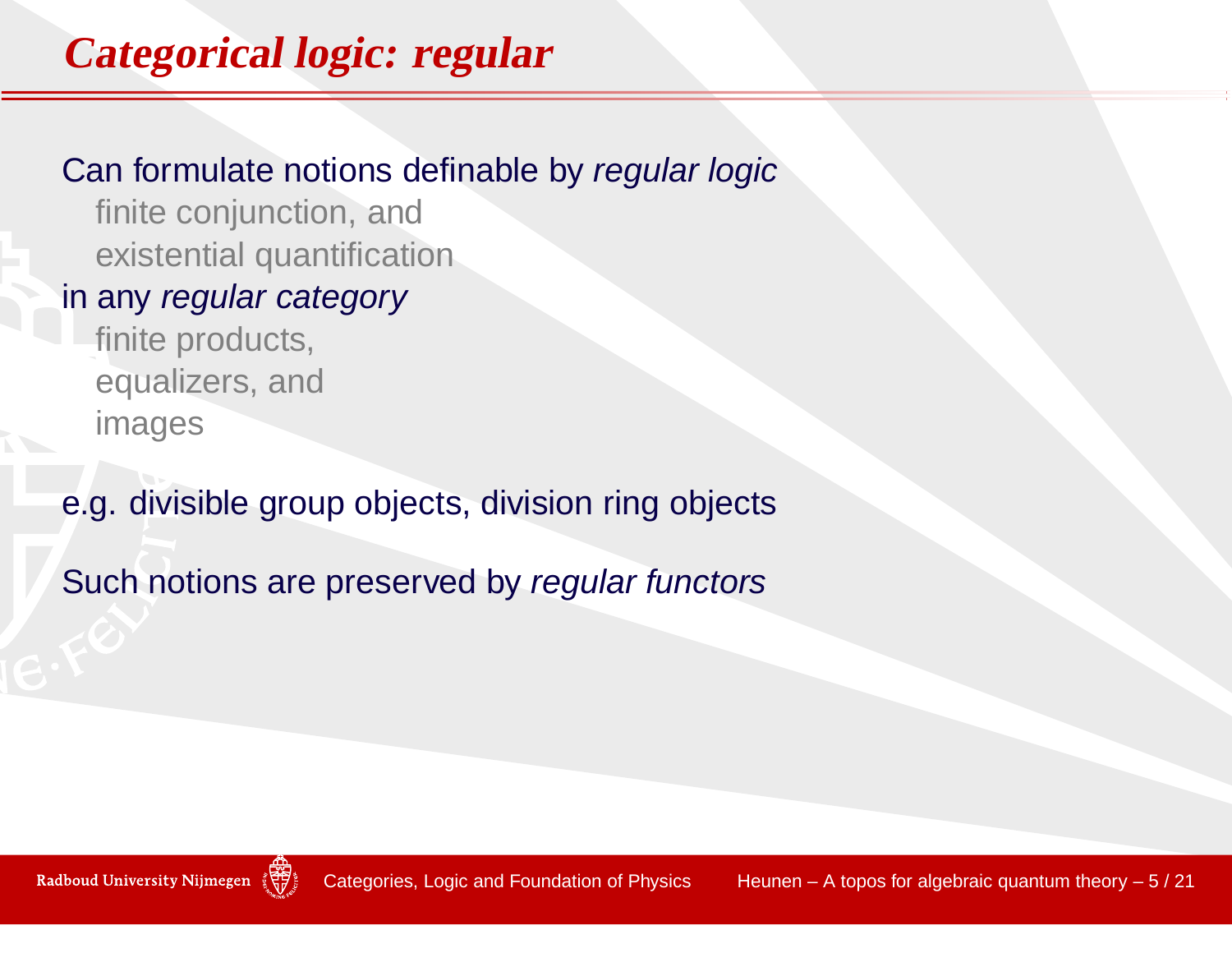## **Categorical logic: geometric**

#### Can formulate notions definable by geometric logic

finite conjunction, existential quantification, andinfinite disjunction

#### in any geometric category

finite products, equalizers,imageswell-powered, with unions of subobjects

### Such notions are preserved by *geometric functors*

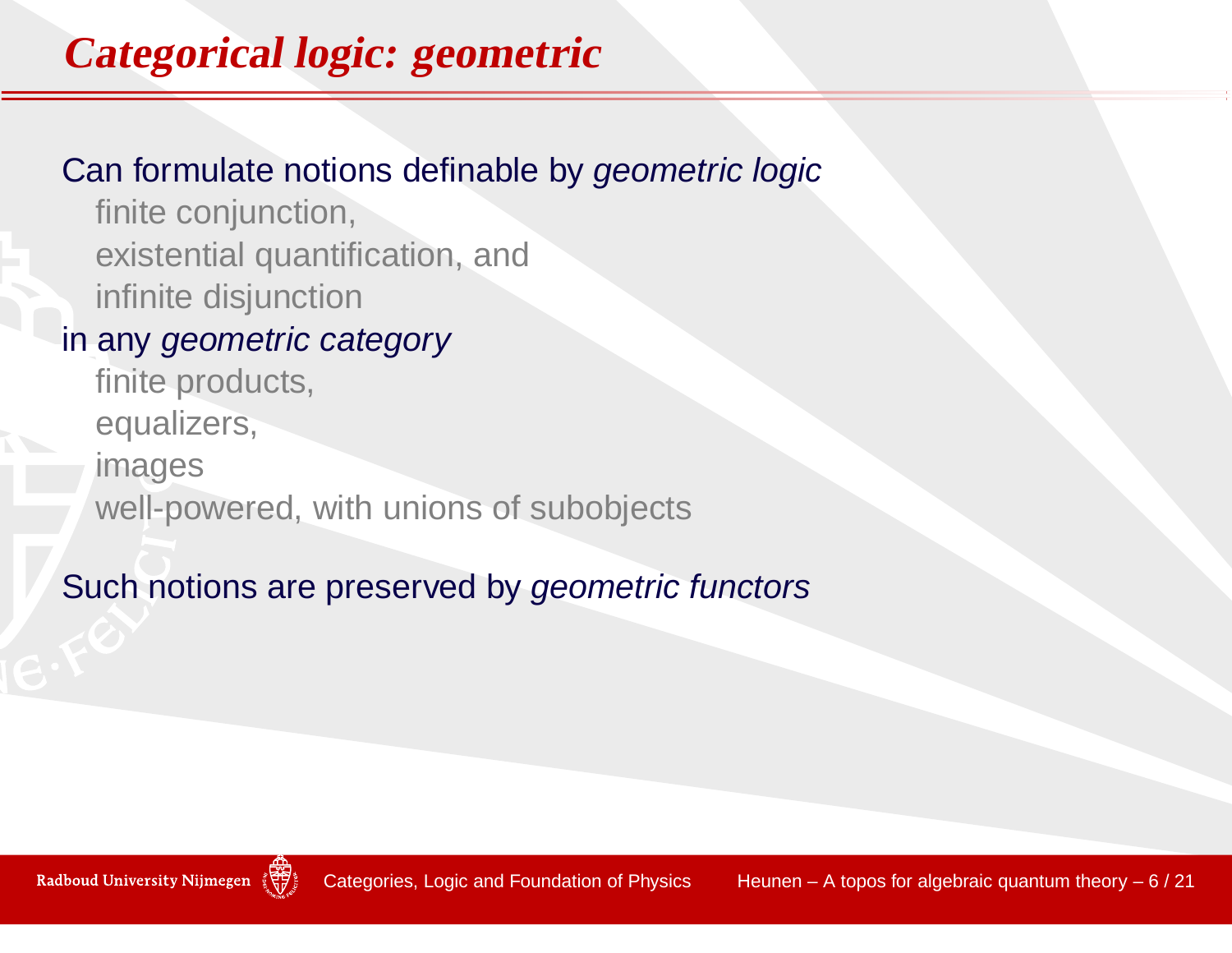## **Categorical logic: full higher-order**

#### Can formulate notions definable by full higher-order logic

finite conjunction, finite disjunction, existential quantification, universal quantification, negation, andimplication

#### in any *topos*

finite products, equalizers,exponents, andsubobject classifier

Topos logic is the summum of categorical logic.

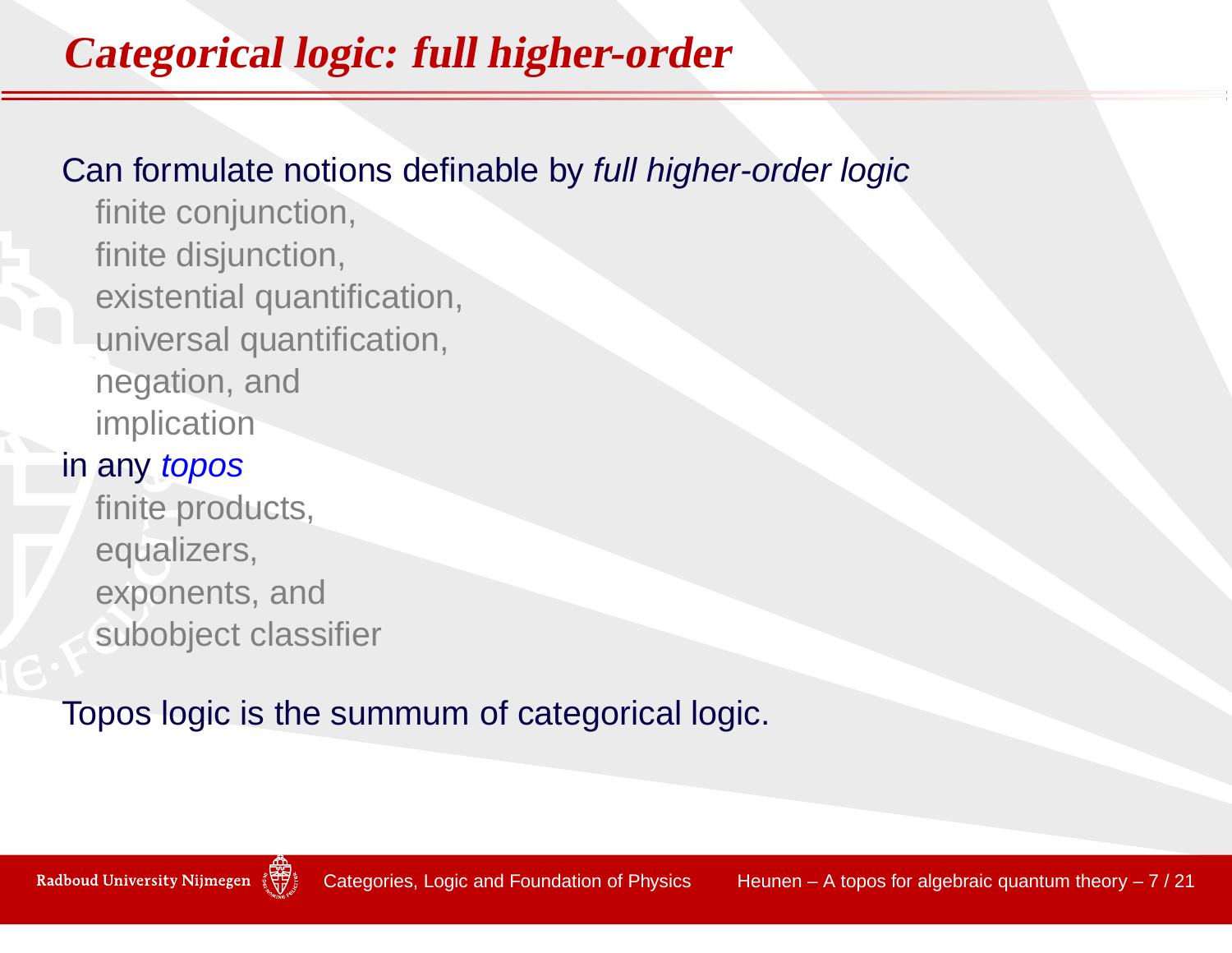### **Categorical logic: intuitionistic**

Fix interpretation of types, function symbols, relation symbols. Then interpretation  $[\![\varphi]\!] \in \mathrm{Sub}([\![\mathrm{FV}(\varphi)]\!])$  of formula  $\varphi$  fixed. For closed  $\varphi$ :

 $[\![\varphi]\!] \in \mathrm{Sub}(1) \cong \Omega$ 

So  $\Omega$  is 'truth value object'

It is a Heyting algebra, more general than  $\{{\tt false}, {\tt true}\}.$ 

 $T$  topos, then  $T \models \varphi$  means  $\llbracket \varphi \rrbracket = 1$  (' $T$  validates  $\varphi$ ')

Topos logic is intuitionistic logic

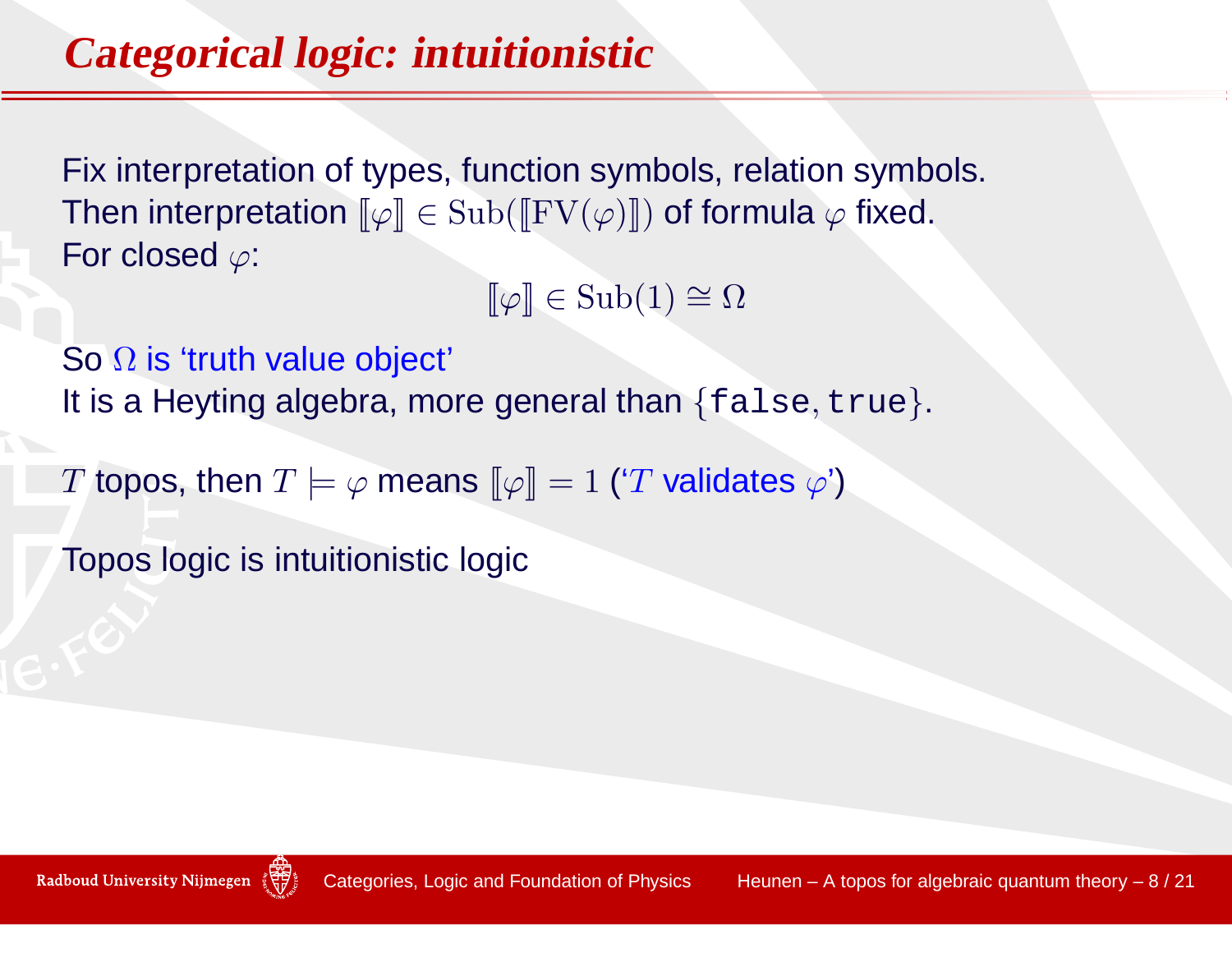## **C\*-algebras**

## A *C\*-algebra* is a set A with

 ${\sf addition} + : A \times A \to A,$ complex scalar multiplic complex scalar multiplication  $\cdot : \mathbb{C} \times A \rightarrow A$ ,<br>multiplication  $\cdot : A \times A \rightarrow A$ multiplication  $\cdot : A \times A \rightarrow A,$ involution  $(-)^* \cdot A \rightarrow A$  and involution  $(-)^{*}:A\to A,$  and<br>norm  $\mathbb{L}.\mathbb{L}:A\to\mathbb{R}$ norm  $\| \cdot \| : A \rightarrow \mathbb{R}$ ch that such that

$$
a^{**} = a,
$$
  
\n
$$
||ab|| \le ||a|| \cdot ||b||,
$$
  
\n
$$
||a^*a|| = ||a||^2,
$$
  
\ncomplete, ...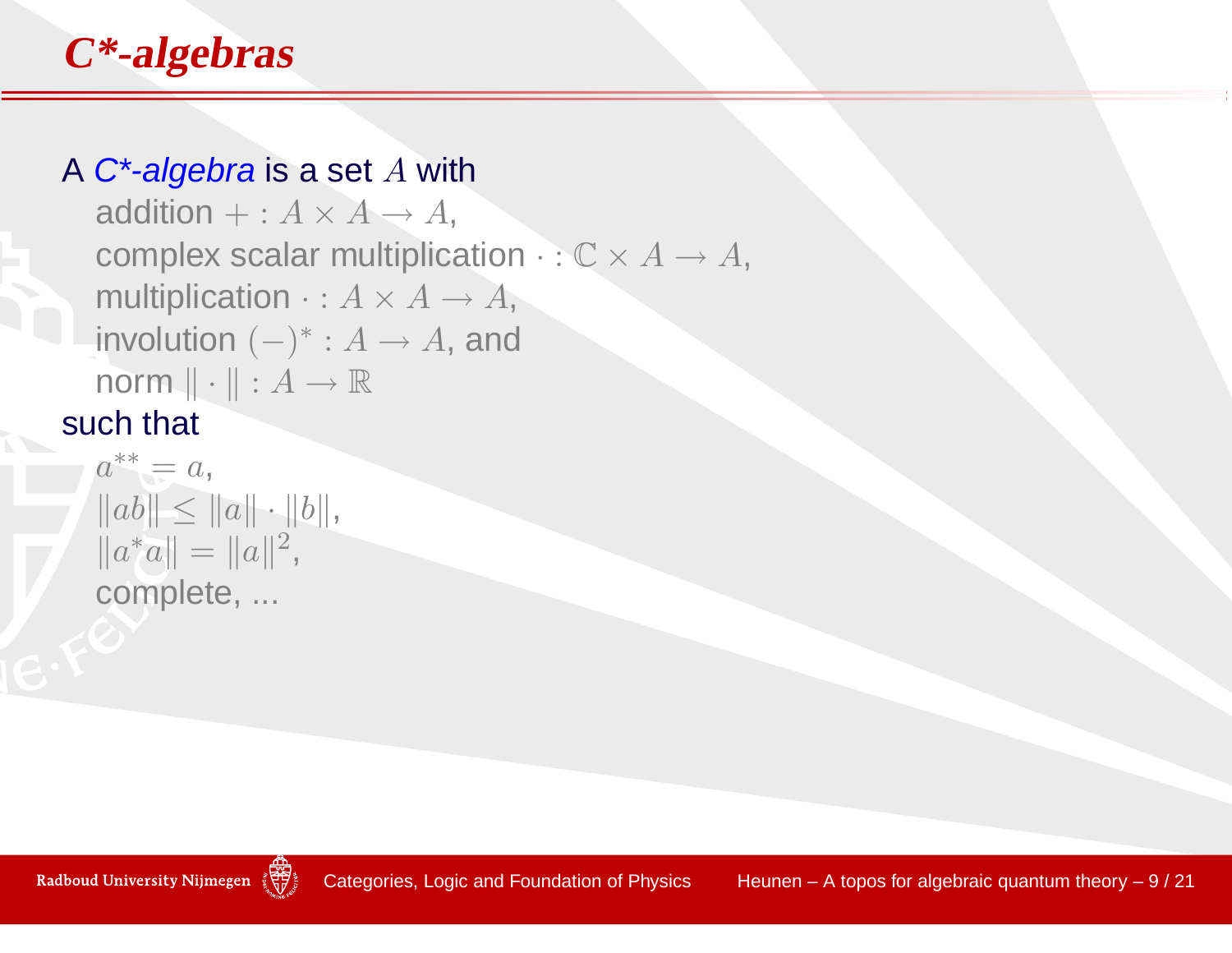### **C\*-algebras**

## A *C\*-algebra* is a set A with

 ${\sf addition} + : A \times A \to A,$ complex scalar multiplic complex scalar multiplication  $\cdot : \mathbb{C} \times A \rightarrow A$ ,<br>multiplication  $\cdot : A \times A \rightarrow A$ multiplication  $\cdot : A \times A \rightarrow A,$ involution  $(-)^* \cdot A \rightarrow A$  and involution  $(-)^{*}:A\to A,$  and<br>norm  $\mathbb{L}.\mathbb{L}:A\to\mathbb{R}$ norm  $\| \cdot \| : A \rightarrow \mathbb{R}$ ch that such that

 $a^{**} = a,$  $\|ab\| \leq \|a\| \cdot \|b\|,$  $||a^*a|| = ||a||^2,$ complete, ...

Need to be careful about  $\mathbb R$ ...

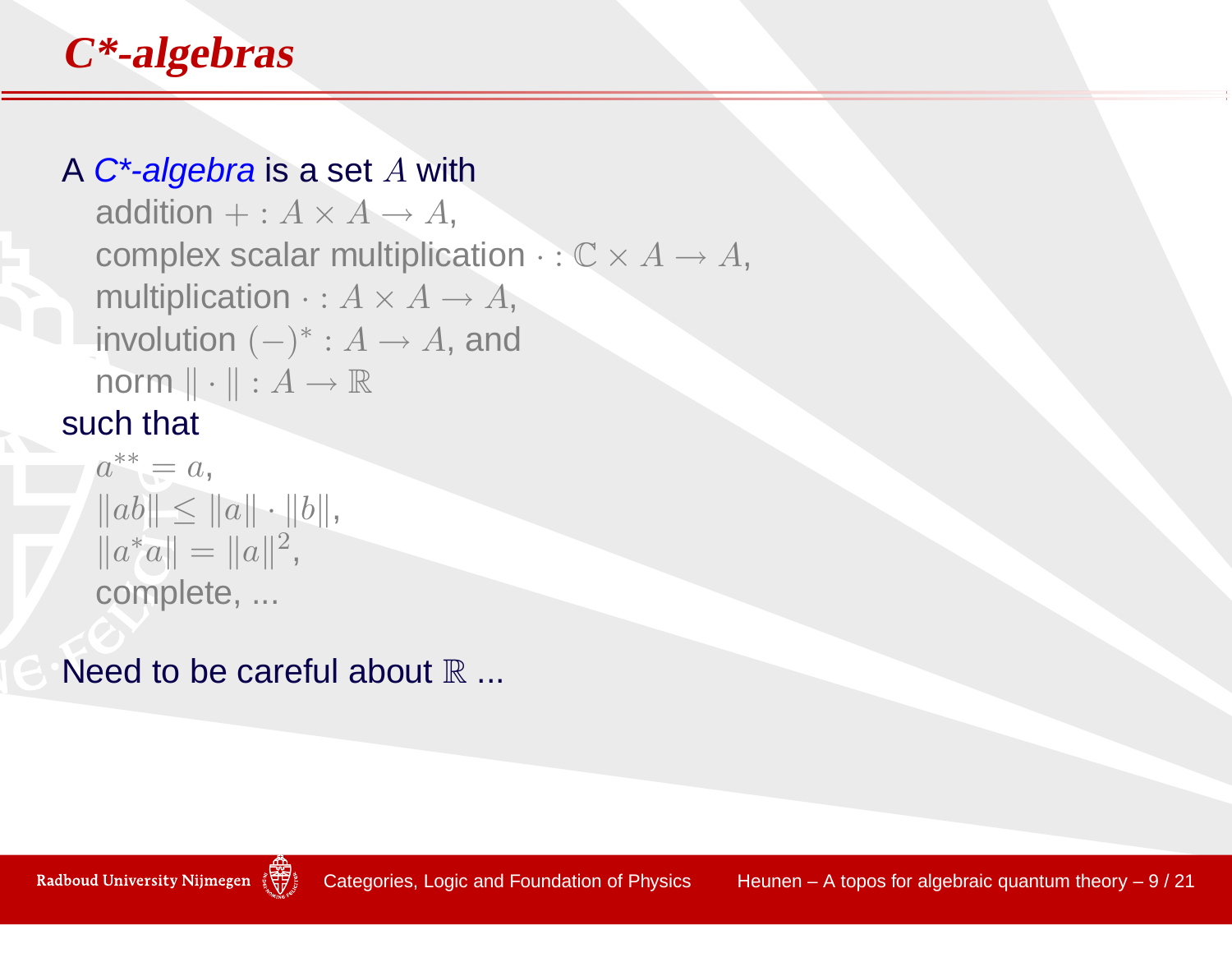## **C\*-algebras in <sup>a</sup> topos**

## A C\*-algebra is an object A with

 ${\sf addition} + : A \times A \to A,$ complex scalar multiplic complex scalar multiplication  $\cdot: \mathbb{C}_\mathbb{Q}\times A \rightarrow A,$ multiplication  $\cdot: A\times A \rightarrow A$ multiplication  $\cdot : A \times A \rightarrow A,$ involution  $(-)^* \cdot A \rightarrow A$  and involution  $(-)^{*}:A\to A,$  and<br>norm  $N\subset A\times\mathbb{O}$  $\mathsf{norm}\ N\subseteq A\times\mathbb{Q}$ such that

 $a^{**} = a,$ if  $(a, p) \in N$  and  $(b, q) \in N$ , then  $(ab, pq) \in N$ ,<br> $(a * q) = M$  if  $(a * q) = M$  $(a^*a, q^2) \in N$  iff  $(a, q) \in N$ , complete, ...

Intuitionistic: relation  $N \subseteq A \times \mathbb{Q}$  instead of function  $\|\cdot\| : A \to \mathbb{R}$ .<br>(idea:  $(a, a) \in N$  iff  $\|a\| < a$ ) (idea:  $(a,q) \in N$  iff  $\|a\| < q$ ) So can formulate this notion in any topos.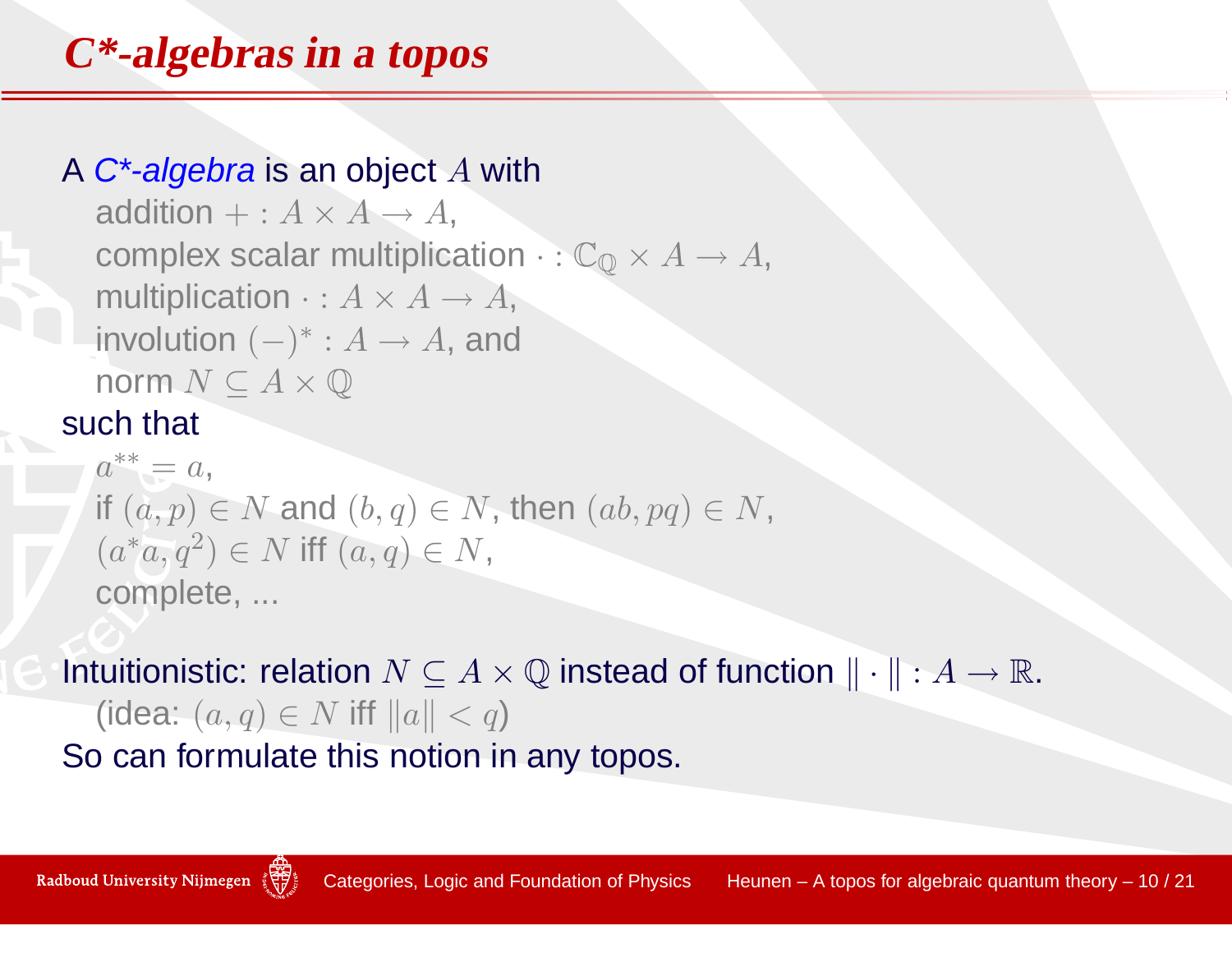#### **Bohr's doctrine of classical concepts**

C\*-algebras are time-honored way to organise quantum theory. But Bohr says: only access to quantum physics via classical physics. (Mathematically: via commutative C\*-algebras).

Given C\*-algebra  $A$ , define

 $\mathcal{C}(A) = \{C \subseteq A \mid C \in \mathbf{cCStar}\}$ 

It is <sup>a</sup> posetal category

Then  $\mathcal{T}(A) = \mathbf{Set}^{\mathcal{C}(A)}$  is a topos

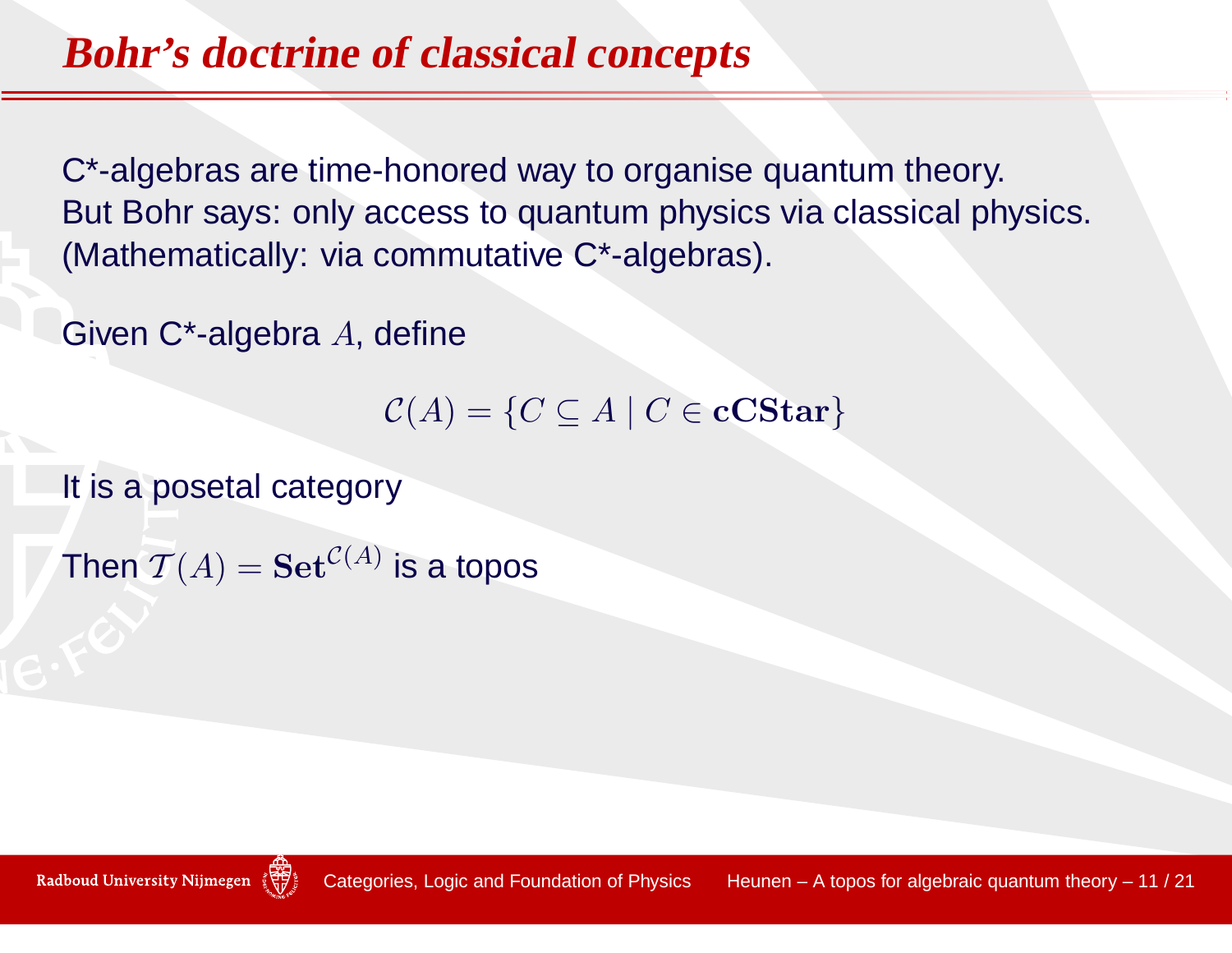#### **Internal C\*-algebra**

Define object  $\underline{A}$  in topos  $\mathcal{T}(A)$  by

 $\underline{A}(C)=C$  $\underline{A}(C \hookrightarrow D) = \text{inclusion}$ 

Then  $\mathcal{T}(A)\models \text{``}\underline{A}$  is a *commutative* C\*-algebra"!

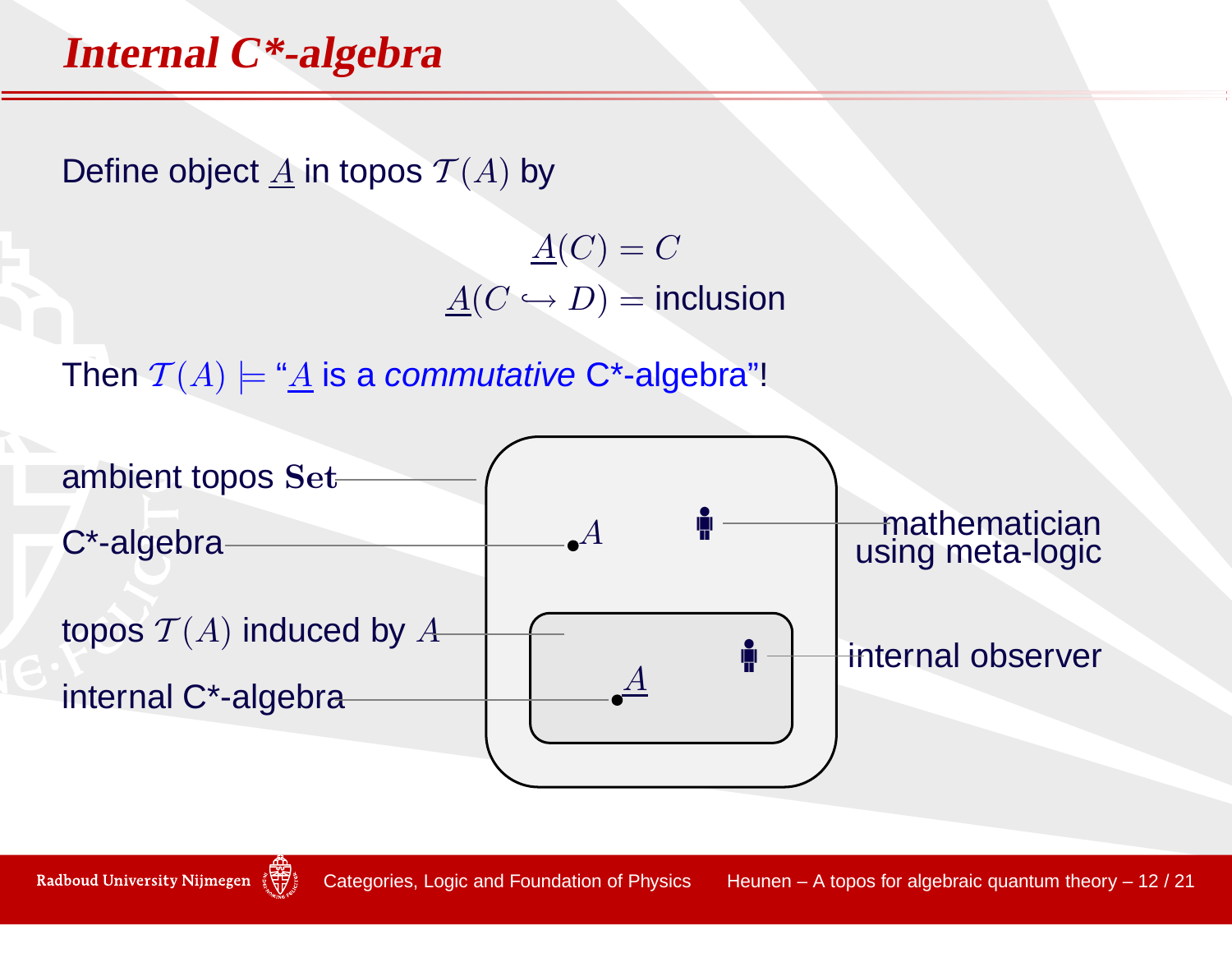Gelfand duality characterizes commutative algebras.

$$
\displaystyle \mathop{\bf cCStar} \frac{\sigma}{\longleftarrow} \displaystyle \frac{\displaystyle \mathop{\bf \sum}\limits_{\gamma \in \mathbf{D}(\mathcal{A}, \mathbb{C})} \mathbf{KHaus}^{\rm op}} \mathop{\bf KHaus}^{\rm op}
$$

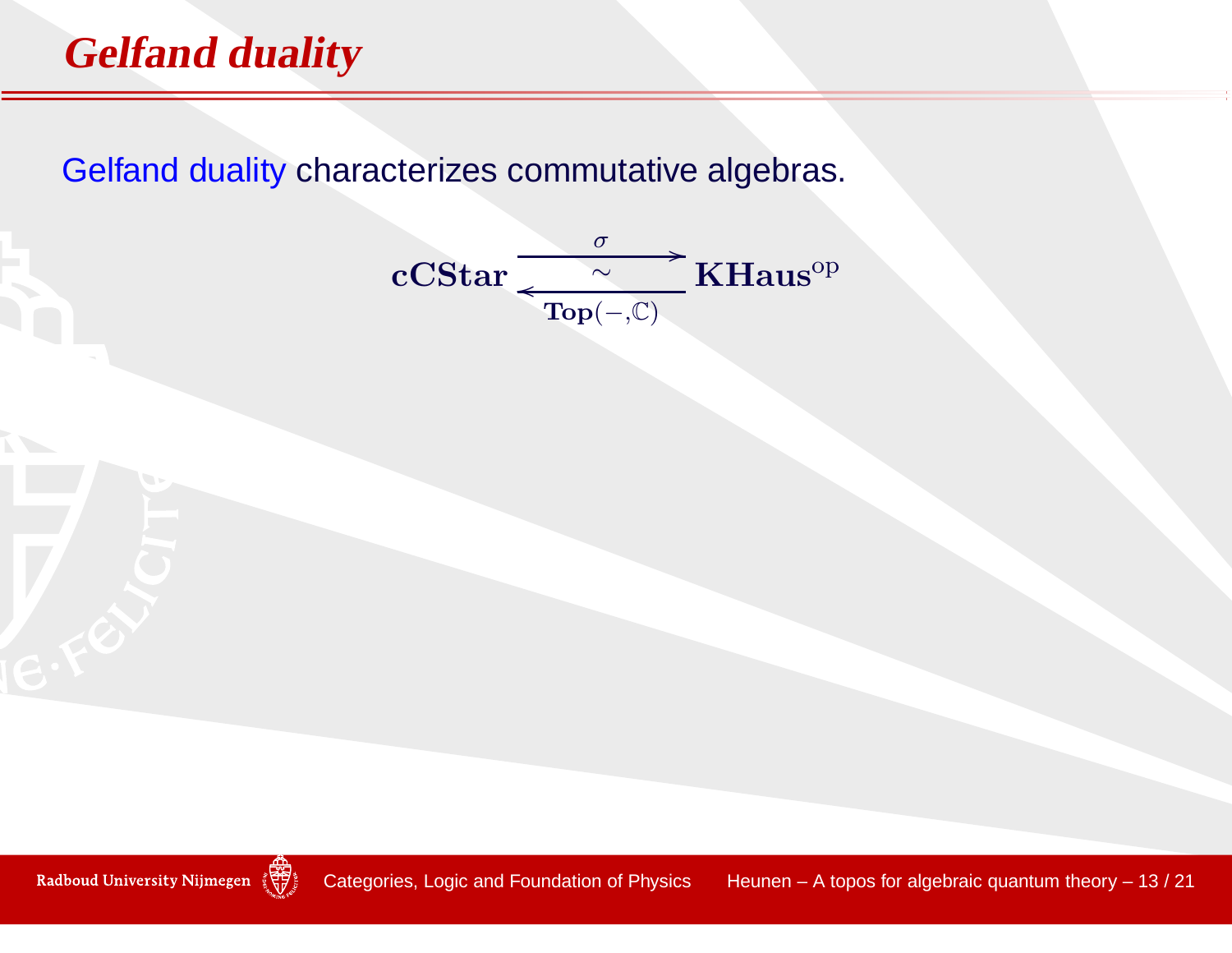### **Gelfand duality**

Gelfand duality characterizes commutative algebras.

$$
\mathbf{cCStar} \xrightarrow{\sigma} \mathbf{KHaus}^{op}
$$

Need to be careful about KHaus ...

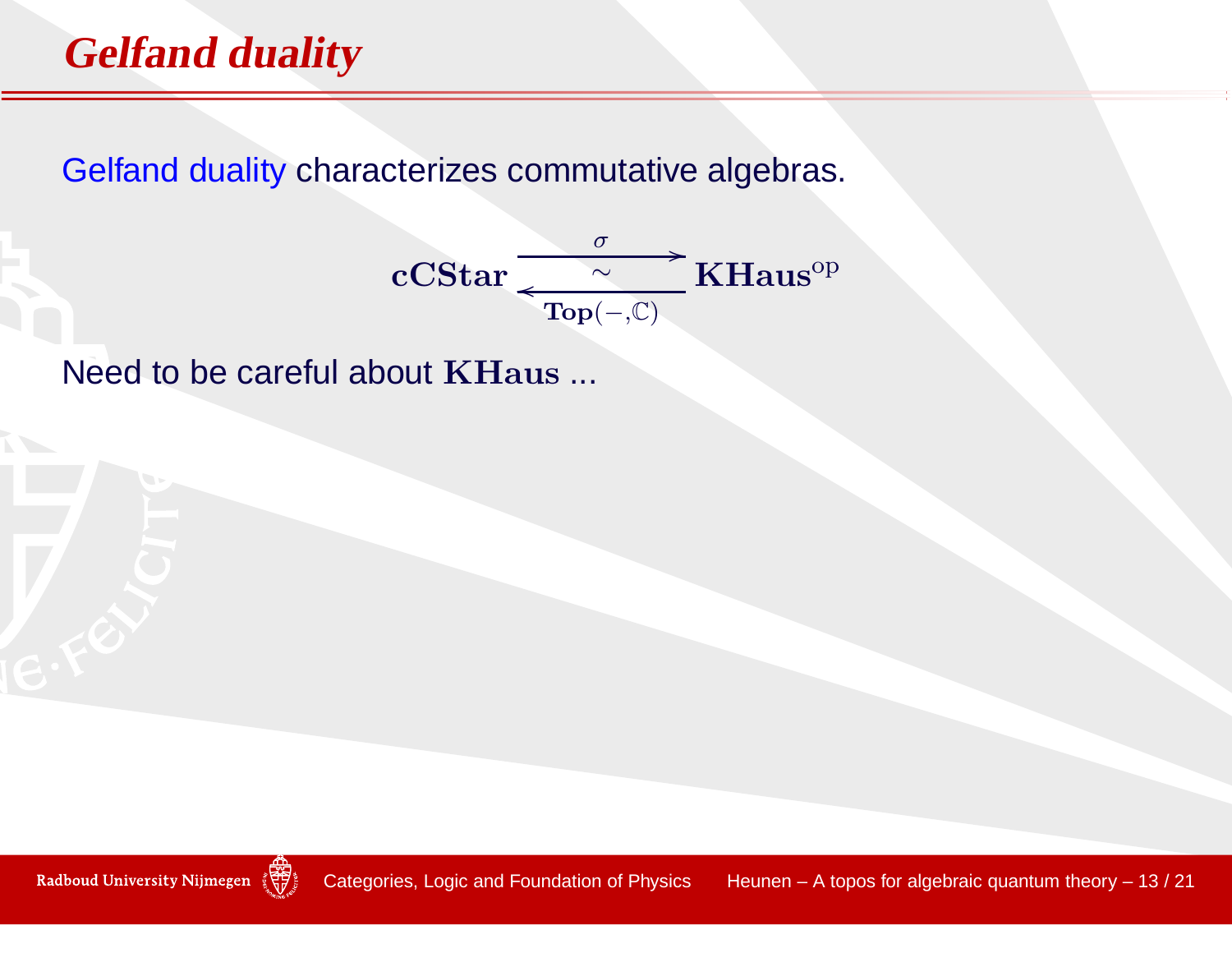#### **Gelfand duality in <sup>a</sup> topos**

Gelfand duality characterizes commutative algebras.



Use frame  $\mathcal{O} X$  (lattice of open sets) instead of topological space  $X.$ <br>("neintless topology") ("pointless topology")

Intuitionistic formulation and proof (Banaschewski-Mulvey / Coquand-Spitters)so valid in any topos.

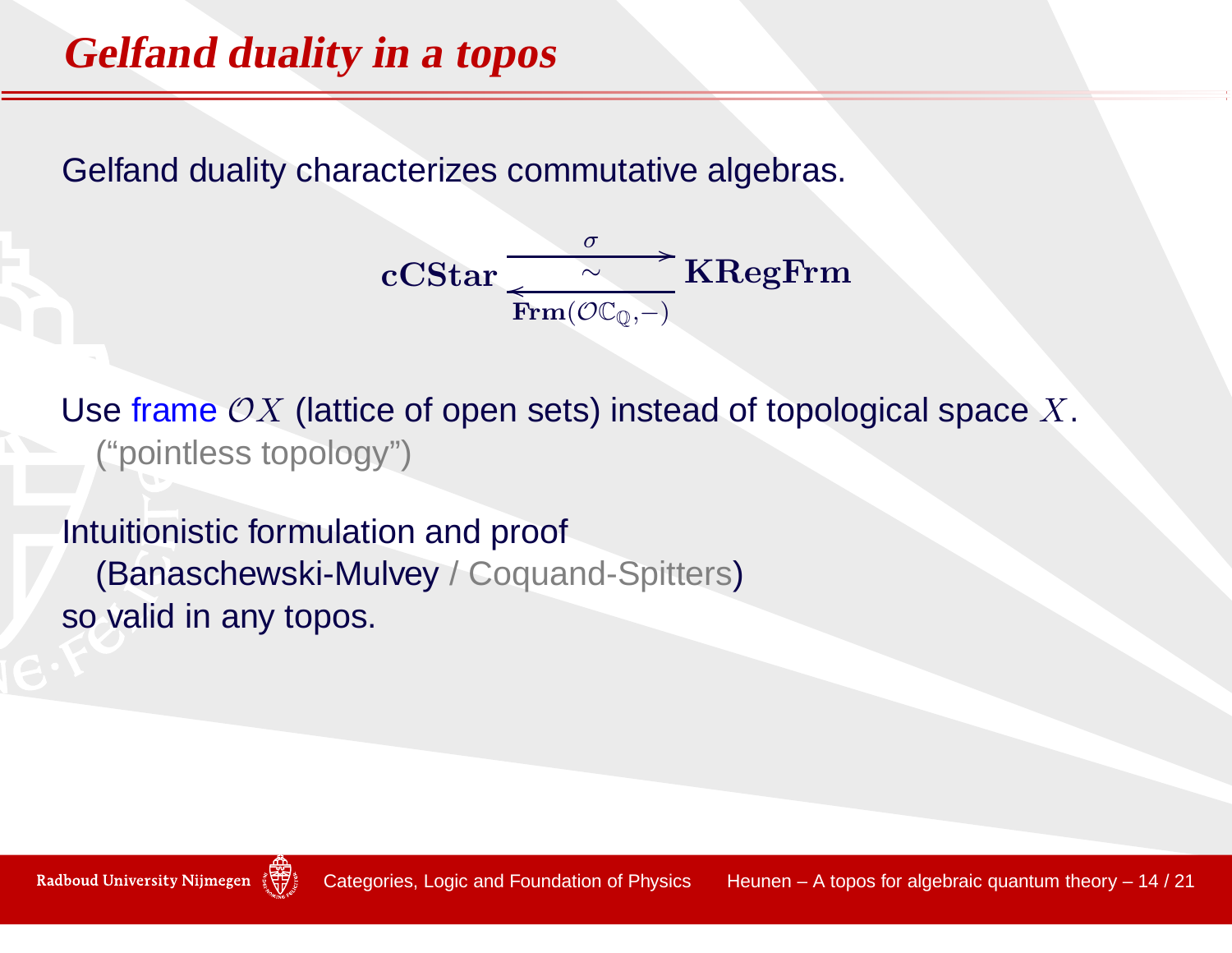#### **Internal spectrum**

There is an object  $\Sigma$  in topos  $\mathcal{T}(A)$  such that  $\mathcal{T}(A) \models \overset{\omega}{\Sigma}$  is a frame".  $\mathcal{T}(A) \models \underline{\Sigma} = \sigma(\underline{A})!$ 

So have 'phase space'

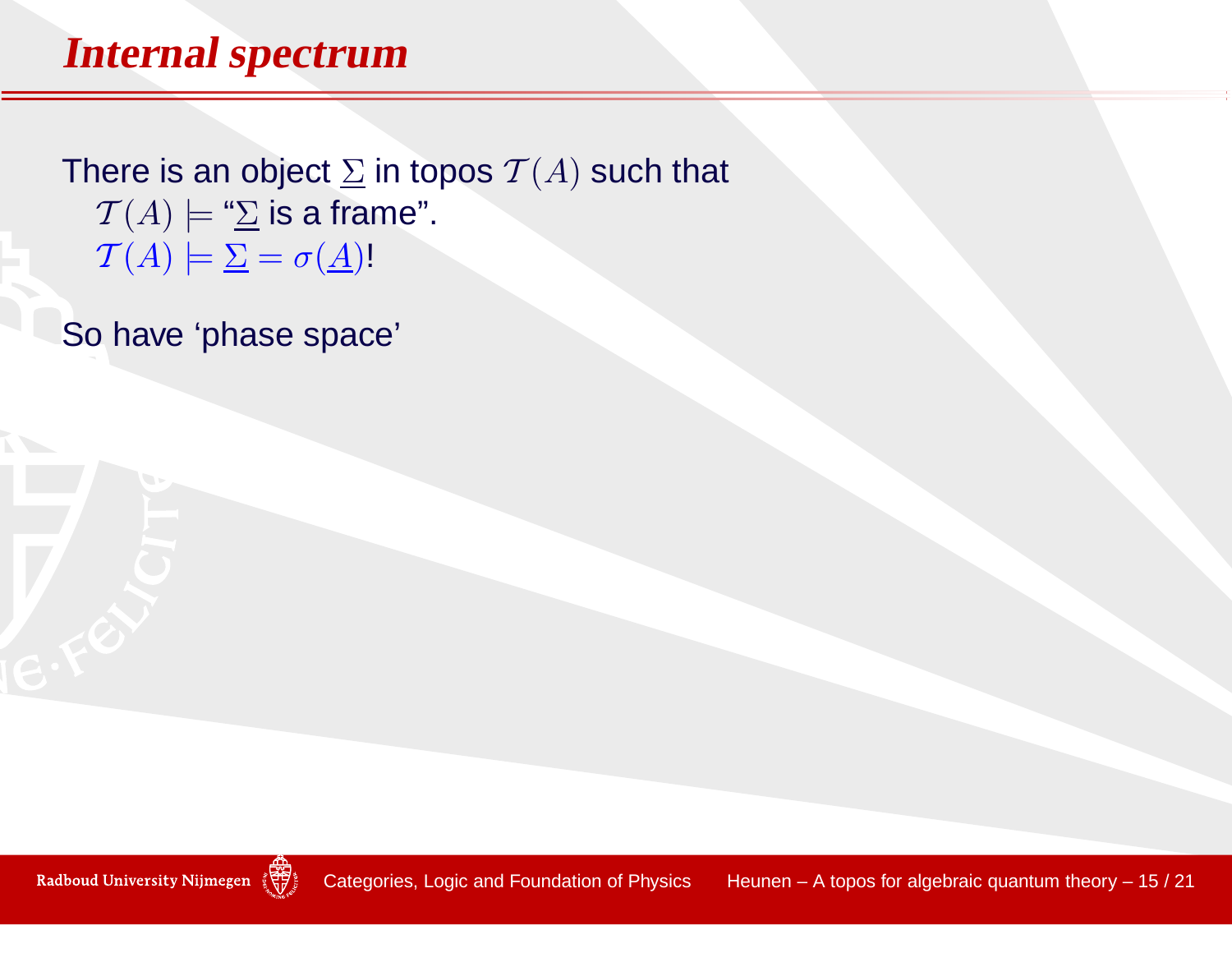#### **Internal spectrum**

There is an object  $\Sigma$  in topos  $\mathcal{T}(A)$  such that  $\mathcal{T}(A) \models \overset{\omega}{\Sigma}$  is a frame".  $\mathcal{T}(A) \models \underline{\Sigma} = \sigma(\underline{A})!$ 

So have 'phase space'

Theorem: (when  $A$  is non-commutative and has no summand  $M_2$ ) the frame  $\Sigma$  has no points. (idea: Kochen-Specker-Isham-Butterfield)

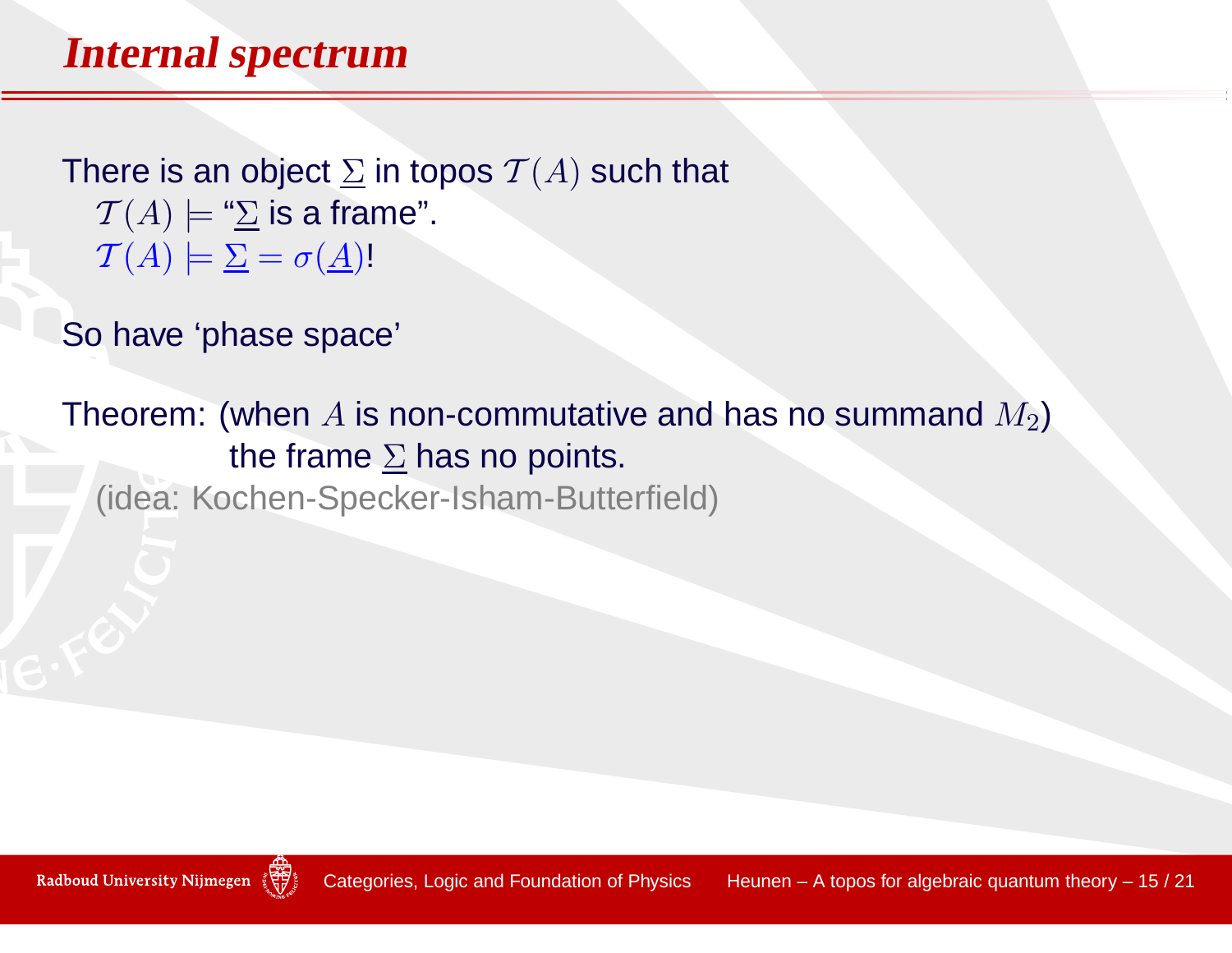Given C\*-algebra  $A$ , make topos  $\mathcal{T}(A).$ 

Inside  $\mathcal{T}(A)$ , define *commutative* C\*-algebra <u>A</u>. Inside  $\mathcal{T}(A)$ , consider its spectrum  $\underline{\Sigma}.$ 

Internalize observable  $a$  and state  $\rho$  of  $A,$ to get truth value for " $a\in (p,q)$  in state  $\rho$ ".

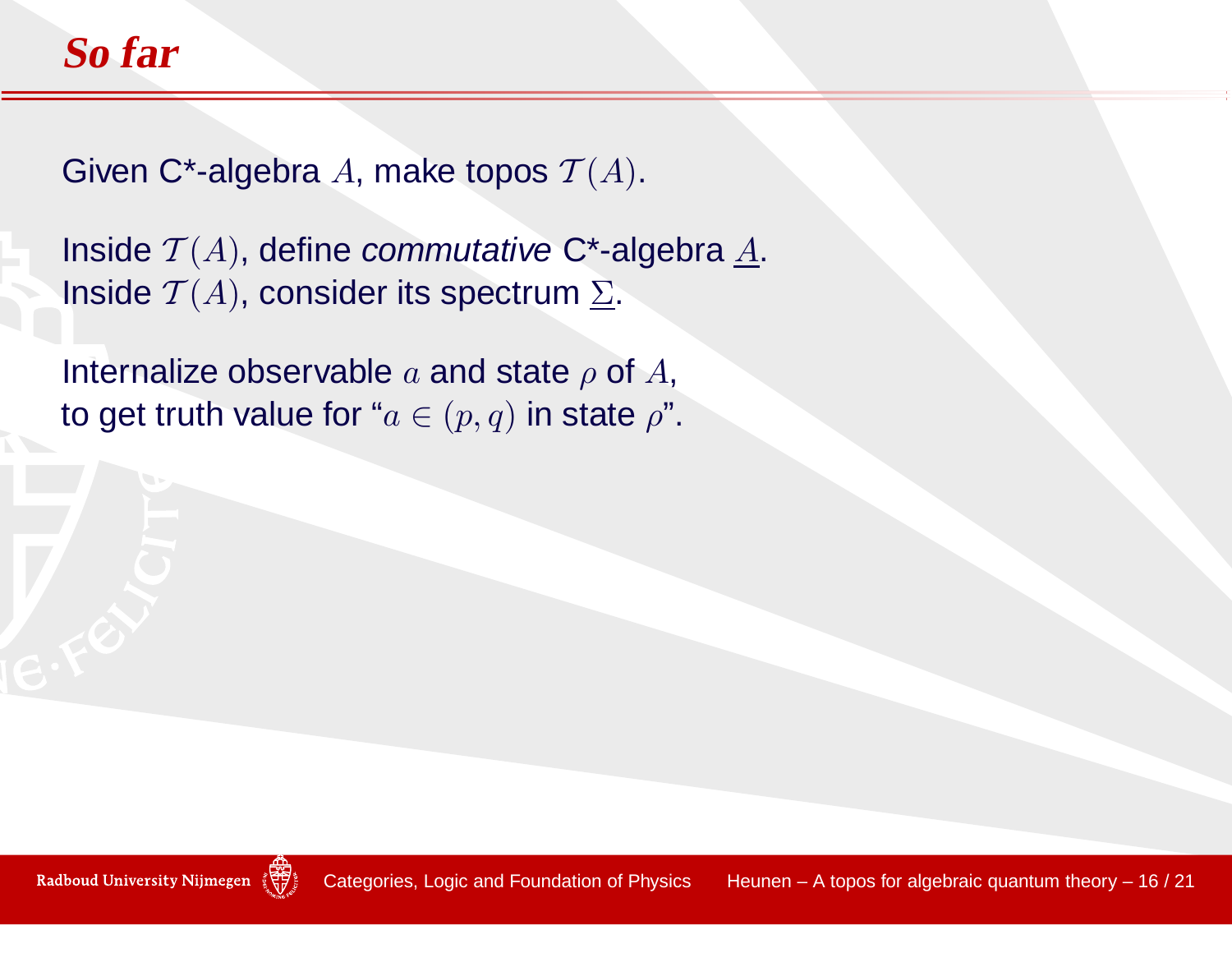#### **States**

A (quasi)state of  $A$  is a positive functional  $\rho: A \rightarrow \mathbb{C}$  that is linear (on commutative parts)

An integral on  $\underline{A}$  is a positive functional  $I:\underline{A}\rightarrow\mathbb{C}$  that is linear

Theorem: there is <sup>a</sup> bijective correspondence betweenquasistates of  $A$  and integrals on  $\underline{A}$ 

So can speak of states internally as integrals/measuresHence as valuations on internal spectrum (Coquand-Spitters)

External state gives internal map  $\Sigma \rightarrow [0,1]^\leftarrow$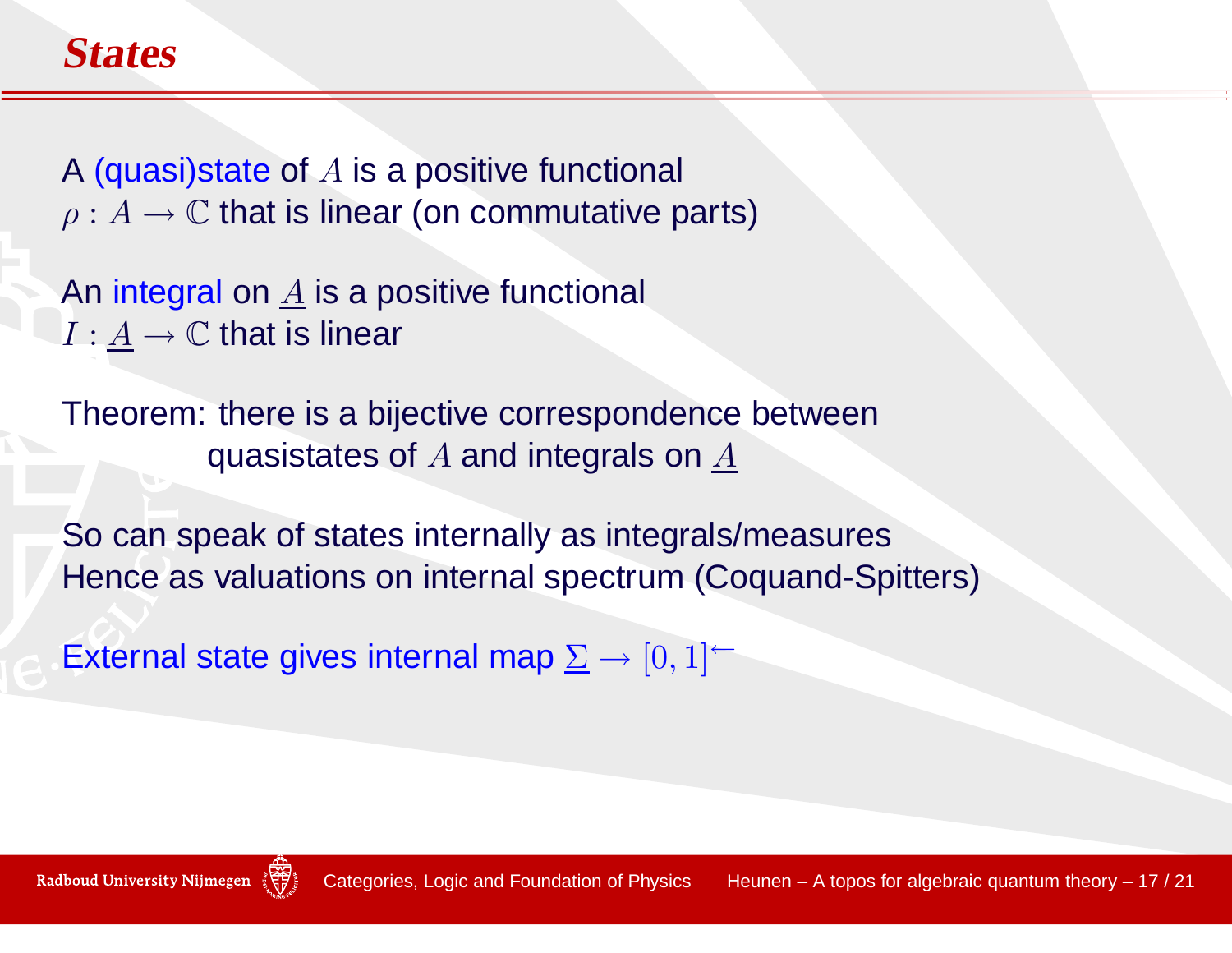

 $A_{\rm sa}$ - $\delta_1 \longrightarrow A_{sa} \leftrightarrow A_{sa}$  $\delta_1(a)(C) = (\{f \in C \mid f < a\}, \{g \in C \mid a < g\})$ 

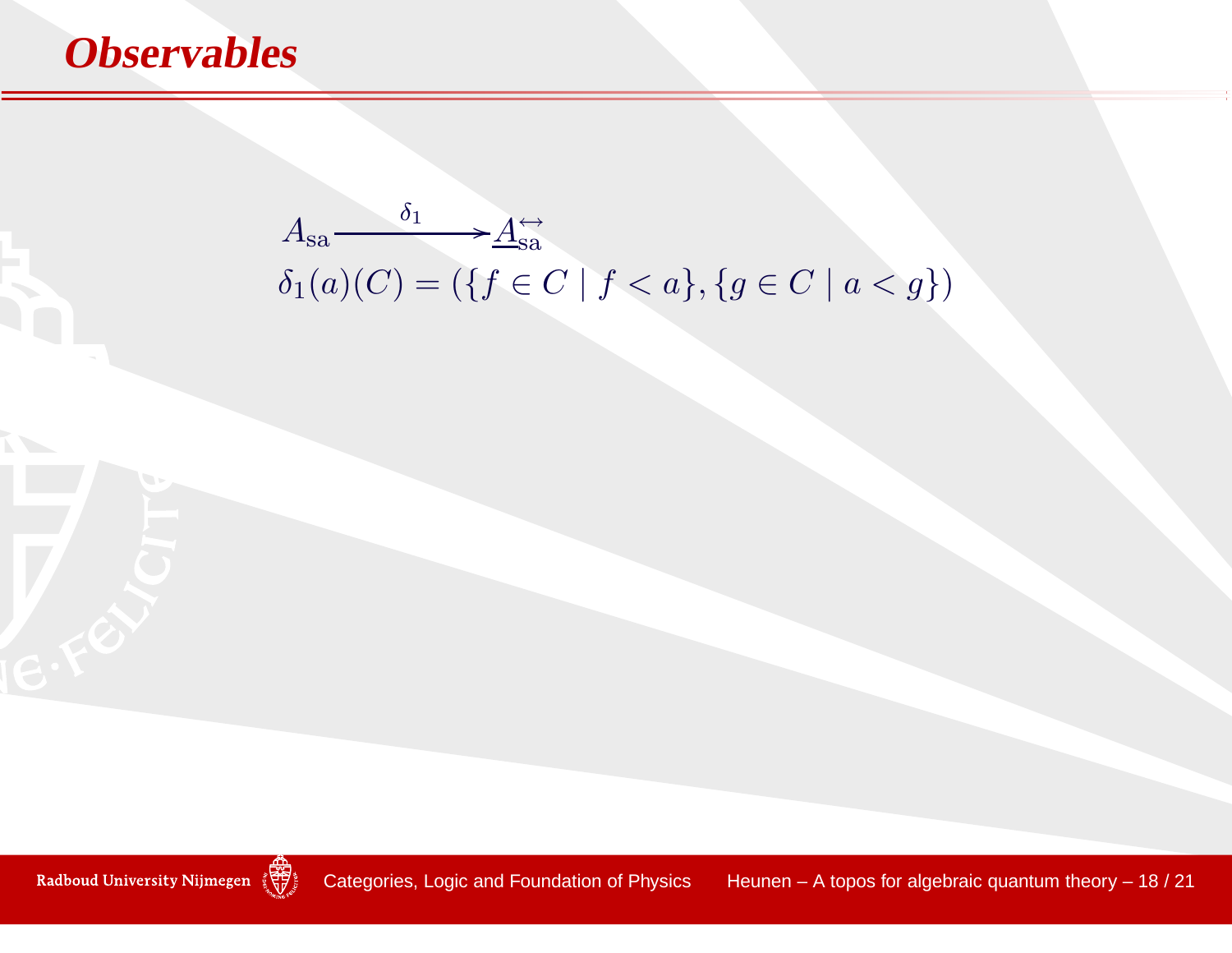





 $\begin{array}{ccc} & & U & \\ \hline & & & \end{array}$ 

 $\begin{picture}(18,17) \put(0,0){\dashbox{0.5}(10,1){10}} \put(10,0){\dashbox{0.5}(10,1){10}} \put(10,0){\dashbox{0.5}(10,1){10}} \put(10,0){\dashbox{0.5}(10,1){10}} \put(10,0){\dashbox{0.5}(10,1){10}} \put(10,0){\dashbox{0.5}(10,1){10}} \put(10,0){\dashbox{0.5}(10,1){10}} \put(10,0){\dashbox{0.5}(10,1){10}} \put(10,0){\dashbox{0.5}(10$ 

 $\overline{Q}$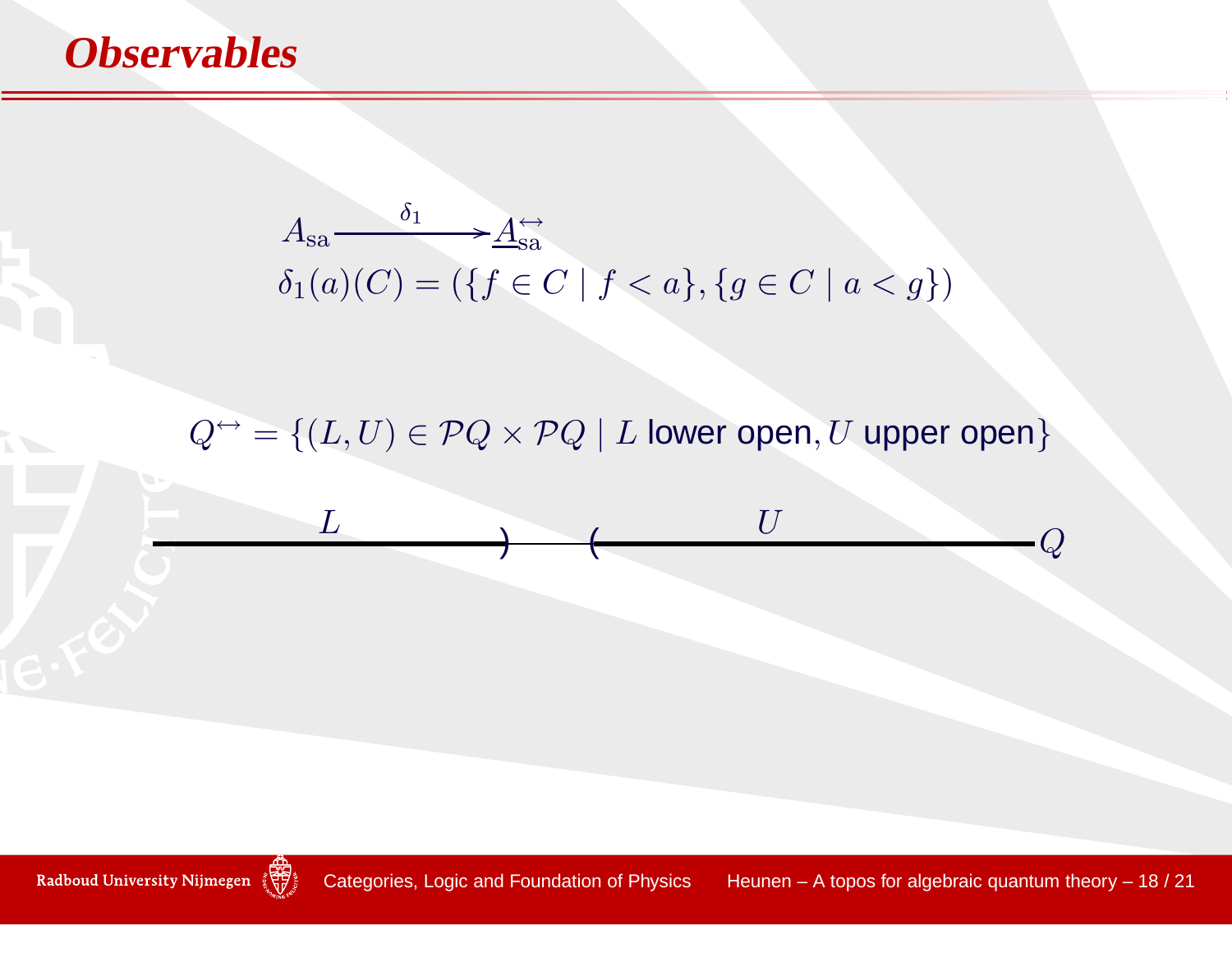



 $\mathbb{IR}=\mathbb{Q}^{\leftrightarrow}$  (with Scott topology) is frame

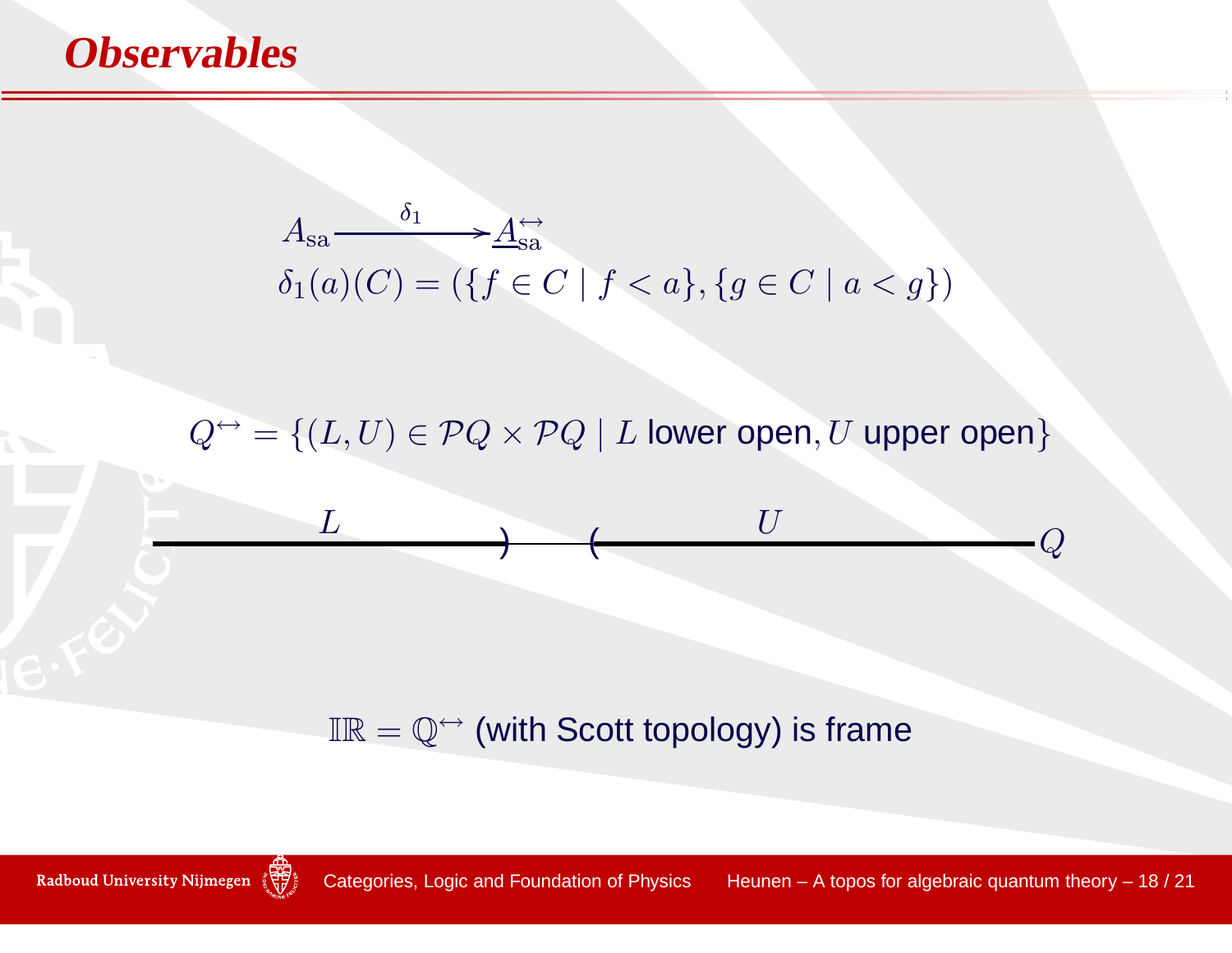



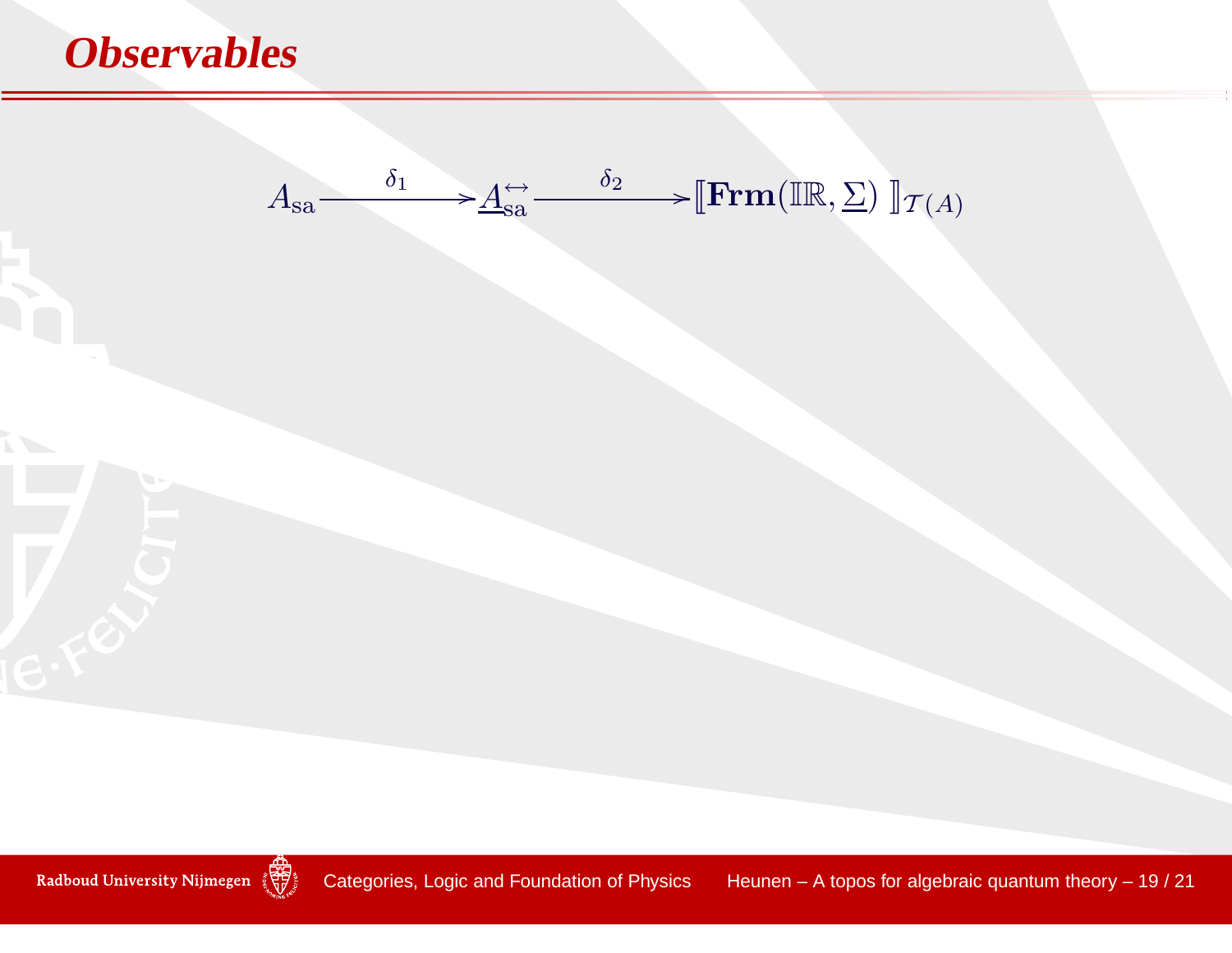



## $\llbracket \ \mathbf{Frm}(\mathbb{IR},\Sigma) \ \rrbracket_{\mathcal{T}(A)} = \llbracket \ \llbracket \ \mathbb{IR} \ \rrbracket_{\mathrm{Sh}(\Sigma)} \ \rrbracket_{\mathcal{T}(A)}$

# external observable gives internal map  $\text{\rm \underline{I\!R}}\to \Sigma$

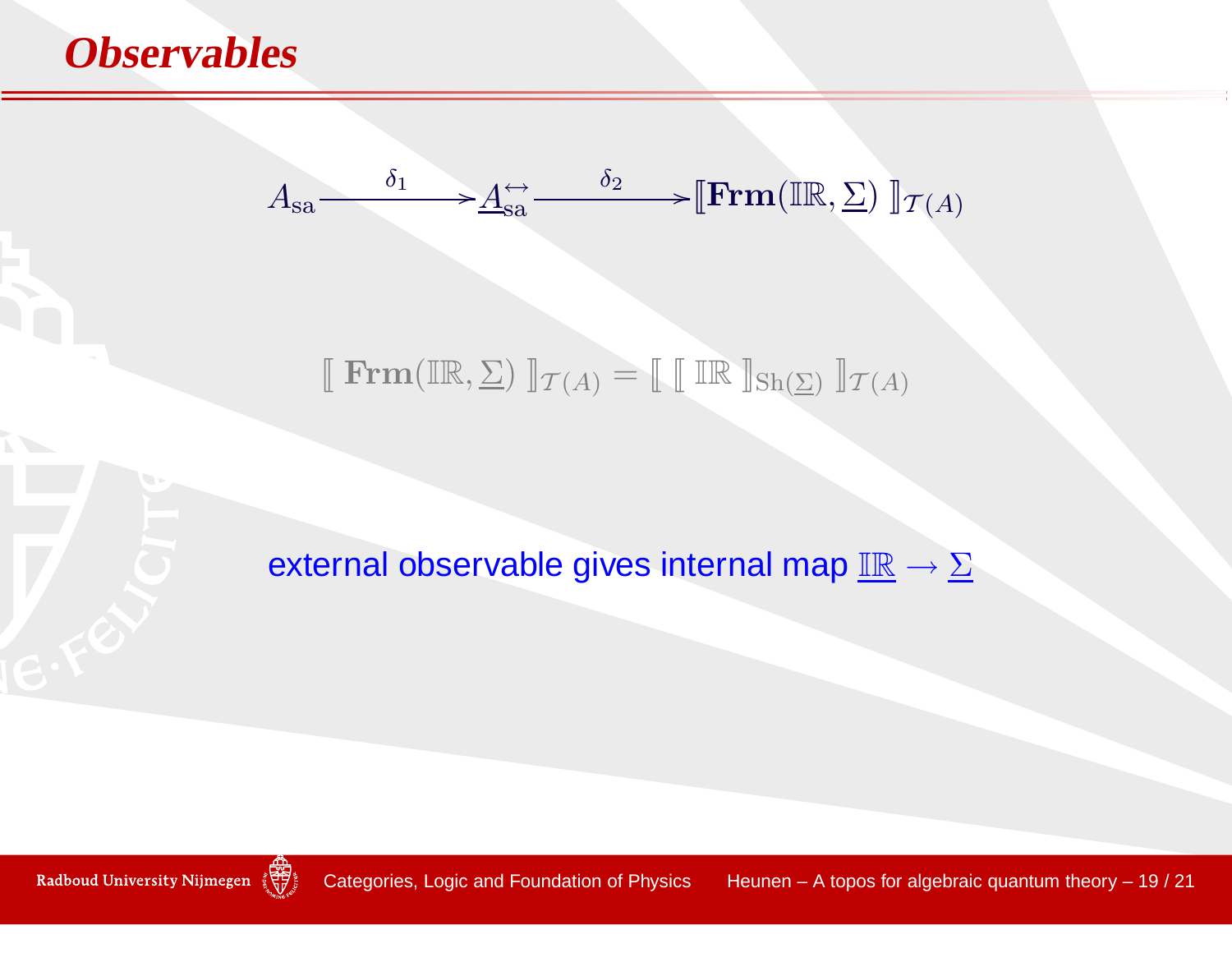## **Propositions**

Physics considers propositions  $a\in(p,q)$  in state  $\rho$ 

Interval  $(p,q)$  gives map  $\underline{1}\to \underline{\mathbb{IR}}.$  Observable  $a$  gives man  $\mathbb{IR}\to \Sigma$ Observable  $a$  gives map  $\text{\underline{I\!R}} \to \Sigma.$ State  $a$  gives man  $\Sigma \to [0,1]^\leftarrow$ State  $\rho$  gives map  $\Sigma \rightarrow [0,1]^\leftarrow$ .

Composition givesprobability  $r: \underline{1} \to [0,1]^\leftarrow$ truth value  $\llbracket r = 1 \rrbracket : \underline{1} \to \underline{\Omega}!$